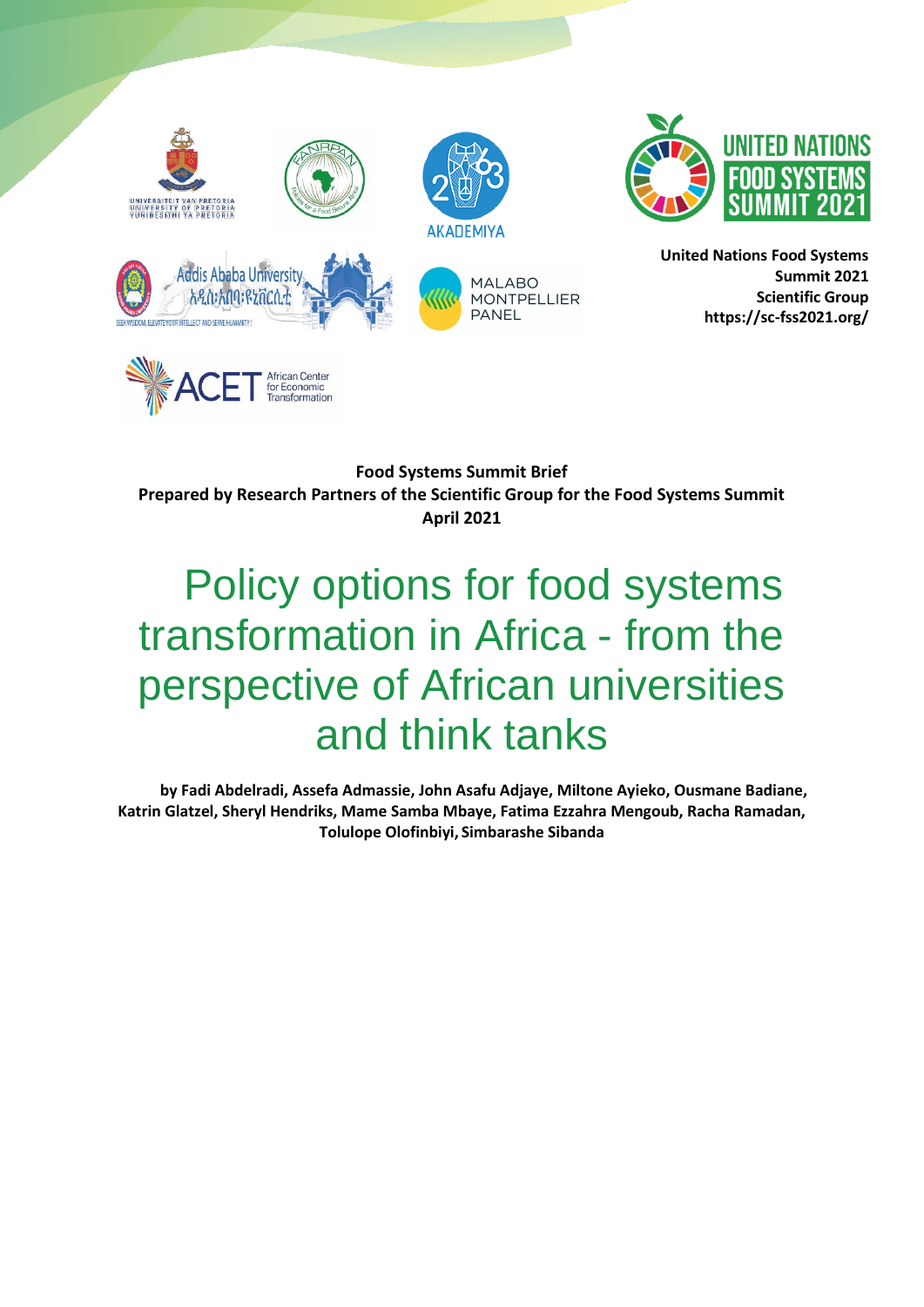# Abstract

Within the context of the United Nations Food Systems Summit taking place in September 2021, this brief discusses key drivers of food systems in Africa, as well as the challenges and opportunities for transformation. It concludes with specific policy options that could considerably accelerate progress towards the transformation of food systems across the continent. Specifically, this policy brief makes five recommendations: it recommends that investment in research and development for the transformation of food systems in Africa be significantly increased. To do so, it proposes the development of an African funding base to support supranational research activities as well as the creation of policy labs that allow for innovation and experimentation and learning from past failures. Secondly, the policy brief suggests that governments more proactively support the development and use of new technologies, including ICTs and biotechnology. Specifically, digital innovation hubs could provide the innovation ecosystem that is needed to spur the digital transformation of food systems, while research centers can play an active role in the evaluation and impact assessment of specific technologies and e-services in rural areas to ensure that digital applications and services meet quality standards. Thirdly, investment in strong vocational training and skill development at scale as well as integrating the concept of food systems into teaching and curricula will be crucial to harness Africa's youth dividend and ensuring the next generation of African researchers has a deep understanding of the interconnectedness of the different disciplines that constitute food systems. The fourth recommendation made by this brief is to place more emphasis on post-harvest technologies, especially in food processing. Not only do these technologies reduce loss and waste, they add value to crops, make foods more convenient and nutritious, and expedite the commercialization of farmers' production. Finally, the brief recommends that countries commit to strengthening the capacities within institutions and to mutual accountability mechanisms. The CAADP Biennial Review and the joint sector reviews hereby constitute best practice approaches that could be built upon to encompass all elements of a food systems transformation.

# 1. Introduction

Over the past decade, Africa's food systems have begun to transform, sparked by economic recovery, rising incomes, an expanding middle class, a growing population, rapid urbanization, globalization, and digitalization, among others. These key drivers are inducing fundamental changes in dietary preferences and habits of consumers and corresponding demand for food with responses from the components of food systems, including food production, distribution, and allocation.<sup>1</sup> Yet, the shifts are coupled with a variety of challenges, including changing climate, rapid environmental degradation, low adoption of new technologies, and growing energy deficit, amidst ongoing rising resource-scarcity, limited financial resources as well as socio-economic shocks, including conflicts and prolonged economic crises, migration, youth unemployment, and health crises. Covid-19 has added additional strain on African food systems. Now is the opportunity to re-think and advance African food systems, to be more sustainable, resilient, and inclusive. This brief discusses key drivers of food systems in Africa, as well as the challenges and opportunities for transformation. It concludes with policy actions required to speed up the transformation of food systems across the continent. The discussions are informed by literature and perspectives coming out of leading think tanks and universities in Africa.

Furthermore, the brief will contribute to the UN Food Systems Summit (FSS) being convened in September 2021 as part of the Decade of Action to achieve the Sustainable Development Goals (SDGs) by 2030. The Summit will launch bold new actions to deliver progress on all 17 SDGs, each of which relies to some degree on healthier, more sustainable, and equitable food systems. By generating momentum, expanding the knowledge base, and sharing experiences and approaches, the Summit aims to unleash the benefits of food systems for all people.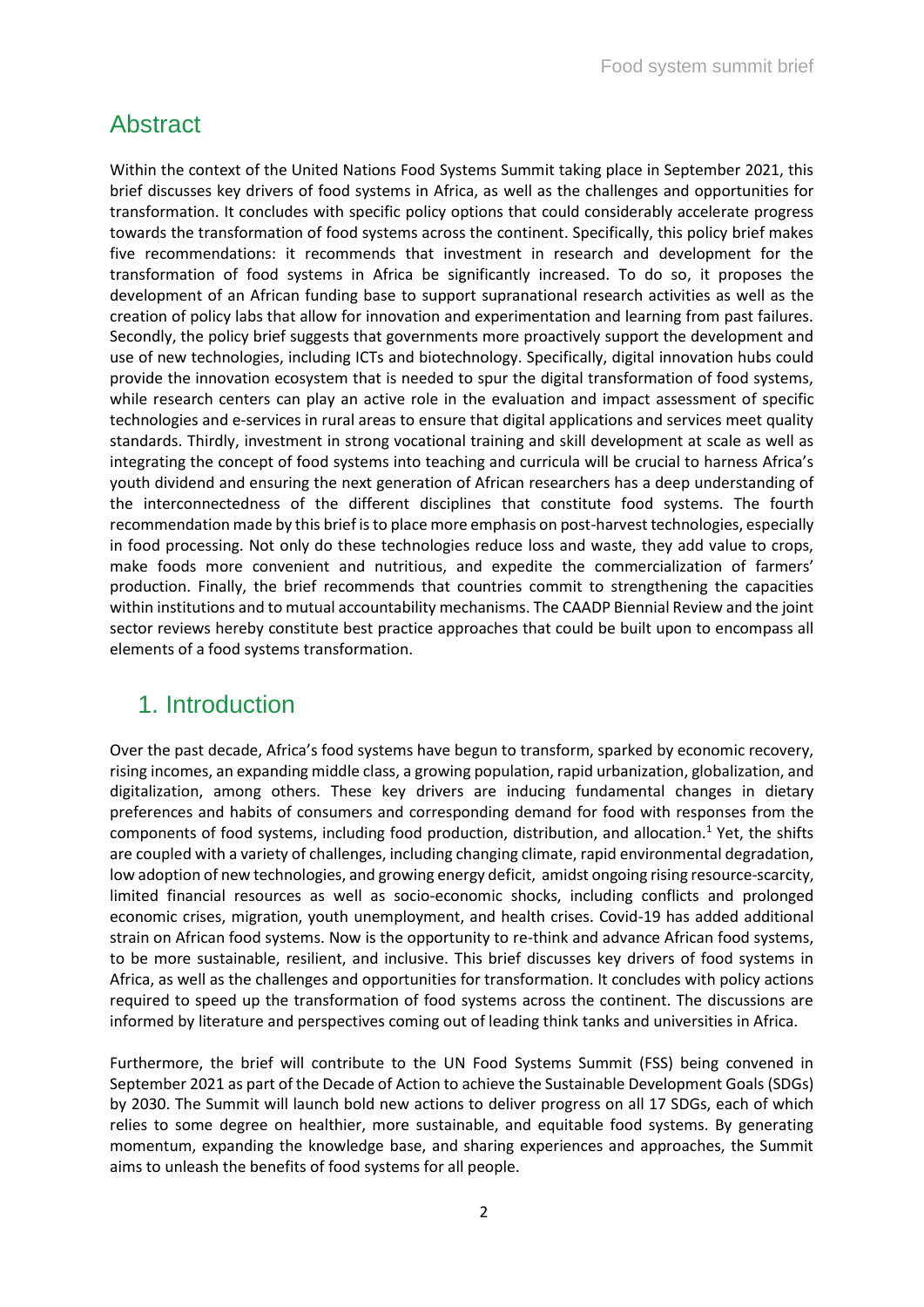# 2. Drivers of and opportunities for food system transformation in Africa

The main drivers of food system transformation in Africa include sustained economic recovery and rising incomes, rapid urbanization, steady population growth, deepening globalization, and digitalization. Each of these drivers and how they contribute to the transformation of food systems across Africa are reviewed below.

#### **a) Sustained, broad economic recovery and rising incomes**

The strong economic recovery observed across the African continent—with considerable growth acceleration since the early 2000s is striking.<sup>2</sup> Between 2000 and 2014, real per capita GDP has increased by over one-third on average, with faster growth of up to 100 percent or more in some countries.<sup>3</sup> Furthermore, GDP per capita is projected to double by 2050. This positive growth trajectory has contributed to reductions in poverty and the emergence of a sizeable, dynamic middle class.<sup>4</sup> Rising incomes, accompanied by a growing middle class, are shaping the composition of consumer diets, driving an increasing demand for animal-source foods, such as dairy, eggs, and meat.<sup>5</sup> Between 2000 and 2010, per capita consumption of eggs, meat, and milk in Africa grew by 24, 25, and 47 percent respectively.<sup>6</sup> By 2050, it is projected that per capita consumption of meat and milk will reach 26 kg and 64 kg per year,<sup>7</sup> while close to 70 percent of total meat and milk consumption is expected to come from urban areas.<sup>8</sup> Despite improvements in the quality of diets, hunger and malnutrition levels in Africa have remained high.<sup>9</sup> While income growth is important for food security and nutrition, it is crucial to ensure that the food demands of high-income consumers are not catered for at the expense of the availability of more affordable foods for low-income consumers.<sup>10</sup>

## **b) Population growth and distribution**

Countries in sub-Saharan Africa (SSA) are expected to account for over half of the world's population growth between 2019 and 2050. Further, by the end of the century, the continent is projected to add more than 1 billion people.<sup>11</sup> With higher food demand, Africa is experiencing a widening food import gap, which increasingly exposes the continent to price volatility.<sup>12</sup> Moreover, Africa's youth population is growing faster than other age groups, providing an opportunity for a demographic dividend with potentially positive effects on food systems transformation and economic growth.<sup>13</sup> Meeting the nutritional and employment needs of a growing young population will be key for reaping the demographic dividend. Moreover, the population growth is concentrated in rural areas. A rapid increase in rural density across the continent, particularly in peri-urban centers, is contributing to the transformation of agriculture and diversification of rural economies—thereby influencing the structure of farming.<sup>14</sup> In some countries, the number of medium- and large-scale farms is increasing and in others, they already account for a sizeable and rising portion of total farmland. Agribusinesses and downstream food systems are thus responding to population growth and urbanization in dynamic ways.<sup>15</sup>

## **c) Urbanization**

Urbanization across Africa has reached the levels of other regions in the world and has continued to grow at a rate of nearly 4 percent per annum.<sup>16</sup> While there were only two African cities with more than a million inhabitants in 1950, this increased to 50 in 2010 and is expected to nearly double by 2025.<sup>17</sup> However, urbanization is being driven by the emergence of many small cities or rural towns.<sup>18</sup>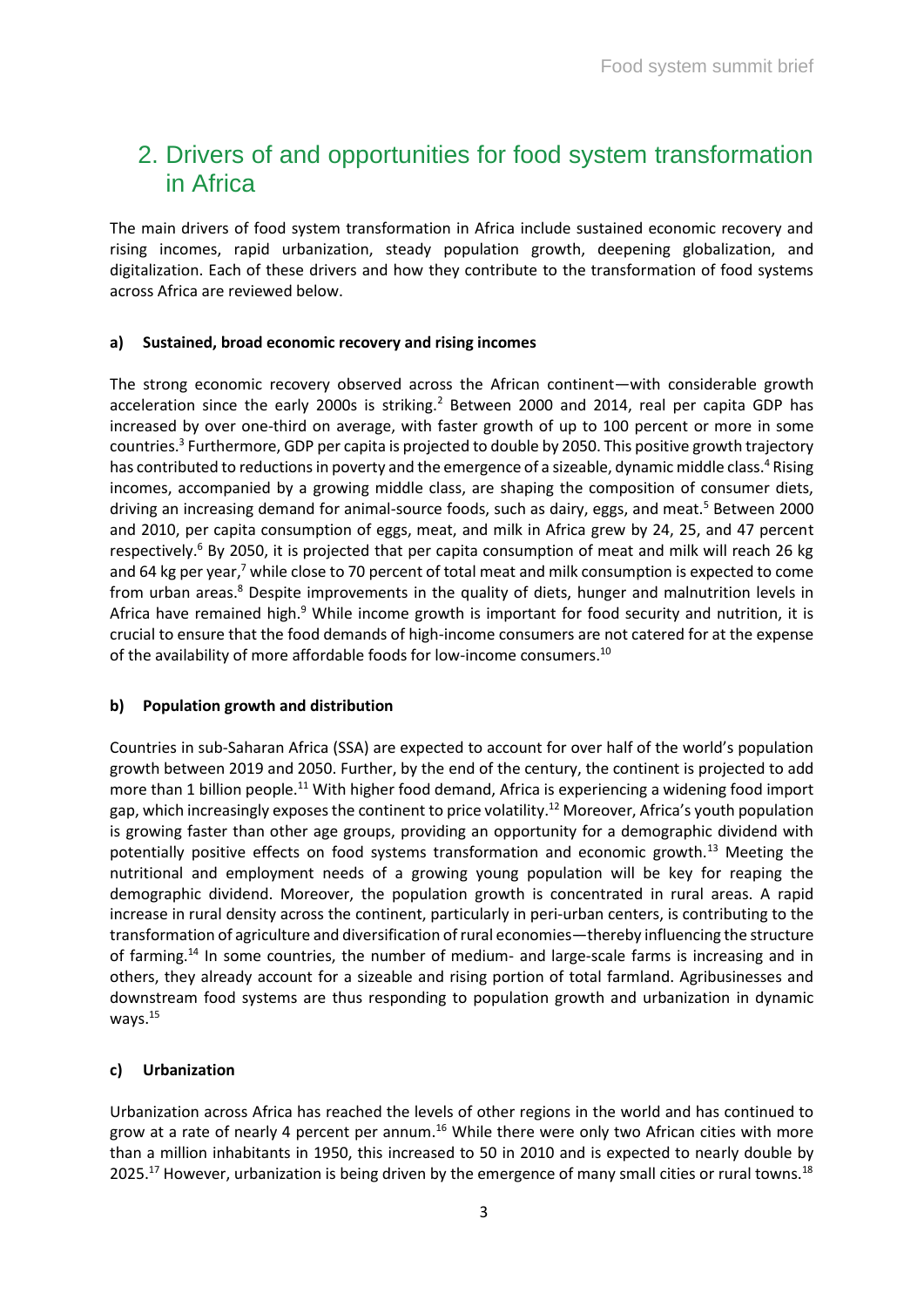Africa's total urban food market is projected to reach US\$150 billion by 2030 with potential opportunities for smallholder farmers to capture as much as US\$30 billion. Urbanization in Africa is driving increased demand for processed, ready-to-cook, or eat foods, such as couscous, millet flour, and garri (cassava flakes) and ultra-processed foods. By 2040, the share of processed foods is expected to increase five to tenfold compared to 2010, and will account for nearly 75 percent of the demand for staple foods. However, urbanization and the associated changes in consumer lifestyle and diets can increase overweight and obesity.<sup>19</sup> There is a widespread increase in consumption of refined or highly processed foods, as well as of sugar, salt, fats, and oils.<sup>20</sup> At the same time, growing attention to public health and diets presents opportunities to decrease the prevalence of obesity, diet-related chronic and non-communicable diseases, such as diabetes and heart diseases.<sup>21,22</sup>

The emergence of the food processing sector is accompanied by a lengthening of agricultural value chains.. From traditionally short chains limited to home-based processing and confined predominantly to rural areas, the changing value chains now primarily supply small towns and large urban centers with a range of branded ready-to-cook or eat foods. Urban-based value chains are fueled by the introduction of new processes of producing and distributing traditional foods outside of the household setting through specialized enterprises.<sup>23</sup> This offers new employment opportunities in processing, distribution, packaging, and marketing across food value chains, as well as increased incomes for farmers. Strengthening the links between producers and processors is important to facilitate firm growth and benefit smallholder farmers.<sup>24</sup>

### **d) Globalization, large-scale food industry, and trade**

Globalization and the growth of the large-scale food industry, including the rapid development of supermarkets, are driving changes in the supply and demand of food. Moreover, trade policies and processes, which facilitate or mitigate the expansion of trade are contributing to the globalization of food trade and increasing the demand for food quality and safety standards.<sup>25</sup> These drivers are closely linked with urbanization, rising incomes, and a growing middle class, as changing environments and preferences interact to influence dietary patterns.<sup>26</sup> Domestically, the need to feed Africa's growing cities are reshaping farmers' access to markets, starting with those closest to towns and moving outward into remote areas. The rise of secondary cities is expanding market access and extending value chains into previously hard-to-reach areas. To harness the benefits afforded by greater domestic, regional and international trade, it is necessary to raise the productivity of smallholder famers and improve the quality of their produce.

## **e) Digitalization and growing agri-tech industry**

Finally, digitalization has significant potential to improve efficiency, equity, and environmental sustainability in food systems across Africa.<sup>27</sup> The use of digital and data-driven technologies at each segment of agriculture value chains can guide and support decisions on production methods, value chain optimization, and storage methods to avoid food waste and loss.<sup>28</sup> For many farmers, access to output and input markets has increased as a digital revolution is allowing markets to connect faster.<sup>29</sup>

The private sector is already playing a major role in accelerating the development of promising technologies and solutions in the food and agriculture sector. Innovation funds, often in the form of grants, are now being used to create platforms for innovative activity by providing incentives to improve collaboration and the quality of services offered. Between 2016 and 2018, US\$ 19 million was invested in agriculture technology in Africa and agri-tech startups grew by 110 percent. Placing digitalization at the center of food systems transformation strategies and policies will be key to harness its cross-cutting innovative power. $30$  Moreover, data derived from digitalization efforts offer opportunities to design better-informed policies for food systems transformation at scale.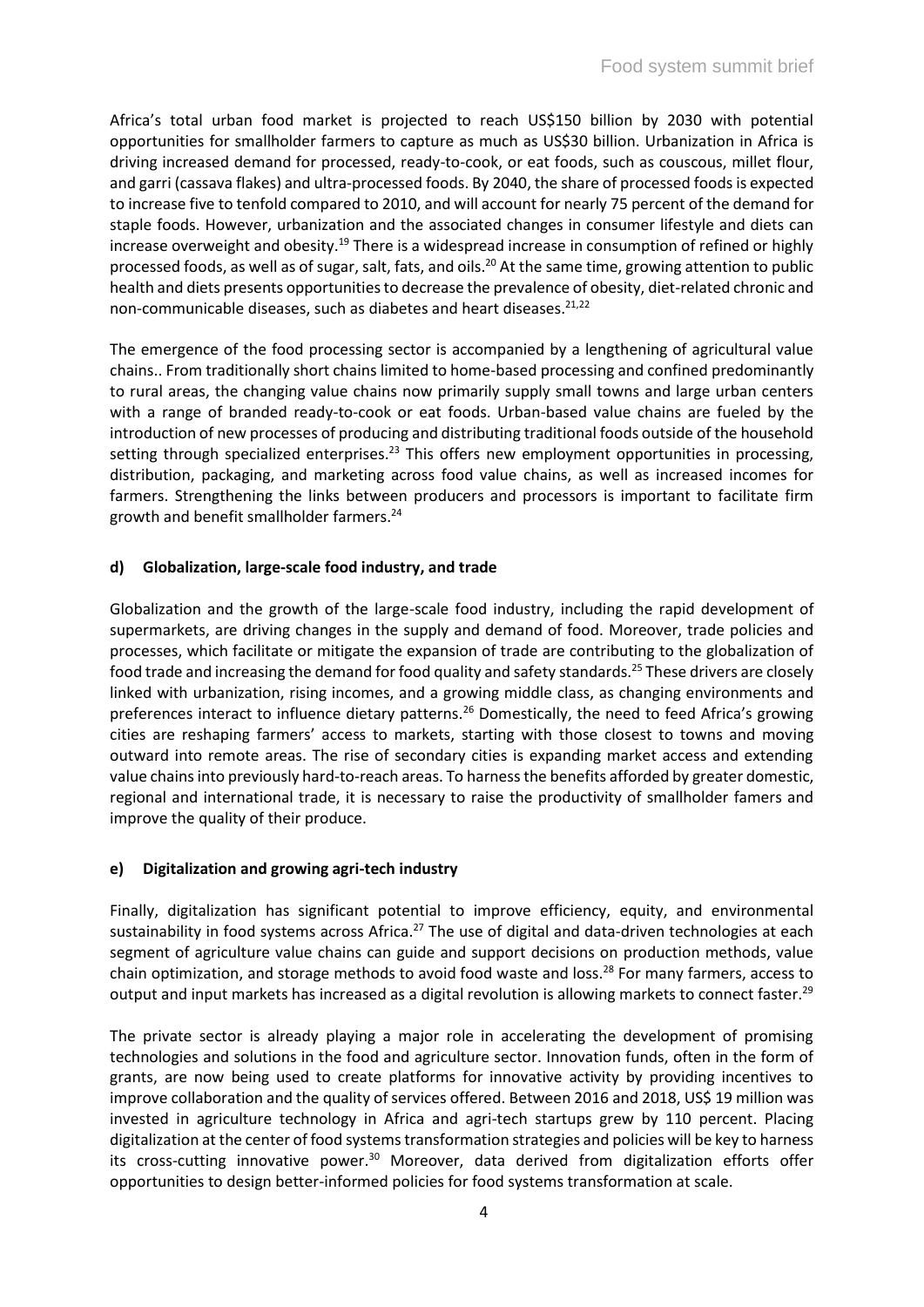# 3. Threats and challenges to the transformation of Africa's food systems

A new optimism has emerged about the potential of food systems transformation in Africa. Yet, African food systems continue to face several challenges, including low levels of investment in agriculture and food systems, climate change, environmental degradation, limited adoption levels of yield-increasing technologies, slow adoption of biotechnology, and energy deficit.

### **f) Climate change and environmental degradation**

Climate change is a major risk to food systems transformation. It presents significant challenges to African agriculture and threatens recent progress in increasing productivity and reducing poverty and hunger. The combination of rising temperatures and changing precipitation patterns are projected to result in a broad range of impacts, including increases in the frequency of weather volatility and extreme weather events, rising sea levels, changes in the incidence of agricultural pests and diseases, adverse effects on crop productivity, and a general decline in the production of several key crops in the coming decades.<sup>31</sup> By 2050, climate change is expected to leave more than 38 million more people at risk of hunger in SSA than would otherwise be the case, particularly in Eastern Africa. In addition, more than 4 million children under five years of age are projected to face malnutrition.<sup>32</sup>

Policies and practices that promote adaptation to rapidly changing climate conditions are urgently required. A key intervention is the adoption of improved agricultural technologies for sustainable intensification.<sup>33</sup> Widespread adoption of climate-smart practices, such as integrated soil fertility management, drought- and heat-tolerant crop varieties, integrated crop-livestock management, and conservation agriculture should also be encouraged.<sup>34,35</sup> While these climate-smart agriculture practices show promise in terms of higher productivity and improvements to food security, their adoption by smallholder farmers in SSA is constrained by limited access to inputs and information, markets, and risk-management tools. Major investments in research and technology coupled with institutional and physical infrastructure are therefore needed.<sup>36</sup>

Even though the intensification and homogenization of food systems have contributed to increases in per capita agricultural outputs, they have resulted in major degradation of soils and loss of biodiversity around the world, including in Africa. $37$  Several studies show not only the significant impacts of degradation on agricultural production in SSA (hence threats to future food security), but also the need for solutions that are tailored specifically to local agro-ecological conditions and farming systems.<sup>38</sup> Ensuring food security and safeguarding biodiversity should not be seen as incompatible goals, but rather as synergetic given the interdependence between agriculture and biodiversity as well as the important role that each plays in preserving the other. $39,40$ 

#### **g) Limited adoption of improved production technologies**

The expanded use of modern inputs, such as improved seeds, irrigation, and mechanization, have significant potential to accelerate food system transformation, but the intensity of input use in Africa still lags behind that of other regions.<sup>41</sup> Africa has the least mechanized food systems in the world: farmers have 10 times fewer mechanized tools per farm area than farmers in other developing regions, and access has not grown as quickly as in other regions.<sup>42</sup> However, some countries have experienced more dynamic growth in mechanization, by emphasizing equipment rental or service hiring markets, such as in Ethiopia and Malawi, and by improving the environment for public-private partnerships to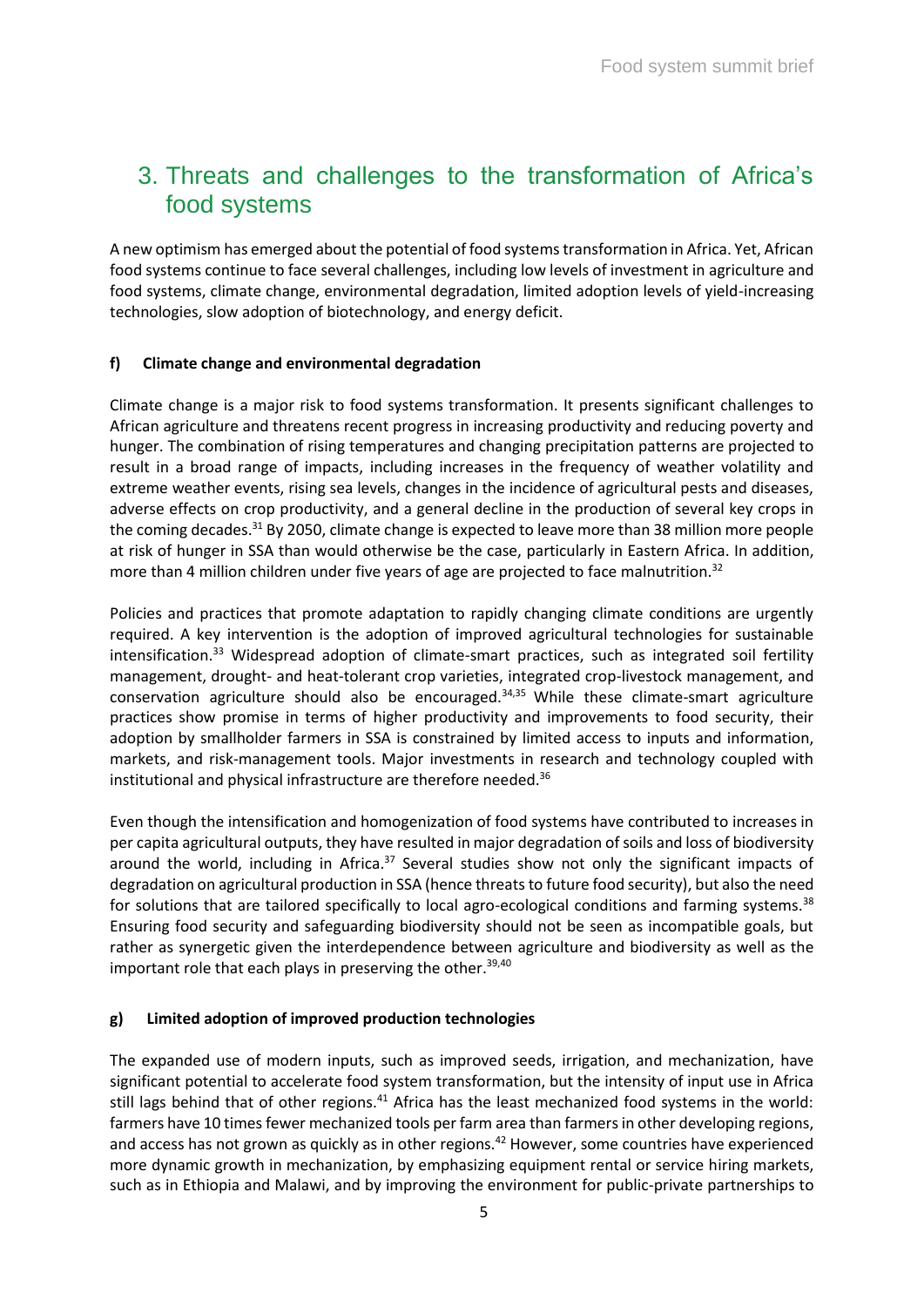thrive.<sup>43</sup> Mechanization in African food systems needs rethinking and fresh strategies. Its success will not only be about technology, but also organizational innovations, such as reliable services and cooperation arrangements for and with farmers. Opportunities for mechanization must be harnessed at each stage of the agricultural value chain, and when done right, can and should be employmentenhancing and need not be labor-replacing.<sup>44</sup>

Irrigation use is also low in Africa. Yet, evidence shows that average yields on irrigated areas are 90 percent higher than in nearby rainfed areas.<sup>45</sup> Investments in irrigation are also one of the key factors that stimulated agricultural productivity growth during the Green Revolution in India.<sup>46</sup> Expanded investments in irrigation must be coupled with better policies for the sustainable use of available water resources. By adopting high-efficiency irrigation technologies or by improving water management practices, water-use efficiency can be increased.<sup>47</sup> An example is the Pedal Pump (PEP)—a mechanical irrigation tool for tapping into wells, rivers, lakes, or even small ponds, to facilitate water supply to farms and homes— which is already being used in some African countries.<sup>48</sup> The pump does not depend on fossil fuels and only draws relatively small amounts of water. An average of 60 liters can be extracted per minute from a depth of 3 meters using the pedal pump. According to a study in Tanzania, through the use of PEP, the average farm size was tripled, 58 percent of farmers had diversified their crops and doubled their yield, on average.<sup>49</sup>

### **h) Slow adoption of biotechnology**

Biotechnology, including improved seed varieties, has not been widely embraced across Africa. Increased support for the adoption of biotechnology, particularly among smallholders, requires attention.<sup>50</sup> Through crop biotechnology and genomics, scientists are designing and developing crops with higher yields, additional nutrients, and enhanced tastes. The power of modern agricultural biotechnology and genomics in transforming African food systems into a force of economic growth, creating wealth in the rural space and beyond, feeding a growing African population and conserving resources for future generations cannot be ignored. Despite challenges and uncertainties surrounding the adoption of biotechnology, there appears to be a significant potential for capturing large economic, social, and environmental benefits from its use across Africa.<sup>51</sup> In West Africa, for instance, farmers can benefit significantly from the adoption of Bt Cotton. However, the share of farmers that stand to gain from the introduction of Bt cotton technology will be largely influenced by whether or not governments and technology innovators support appropriate incentives and address the institutional and socio-economic barriers that may limit the benefits to be captured by smallholder farmers. Knowledge flows to and from farmers will play a critical role in the proper deployment of biotechnology.<sup>52</sup> Furthermore, building the technical expertise in Africa to harness and safely deploy biotechnology for communities and the environment will be important.

## **i) Energy deficit**

Currently, Africa faces the highest costs of electricity provision in the world, and large shares of the population, particularly in rural areas, remain unconnected to energy grids.<sup>53</sup> Recent figures show that 580 million people in Africa still lacked access to electricity in 2019.<sup>54</sup> Policies that explore promising off-grid and mini-grid solutions that can meet the needs of smallholder farmers, agro-industries and households in remote areas should be explored.<sup>55</sup> Expanding access to alternative sources of energy, such as solar, wind, and biogas, can help boost food security across the continent by stimulating sustainable agricultural development, improving water security, thereby accelerating rural and economic growth.<sup>56</sup> Zambia's commitment to strengthen and diversify its energy supply through fiscal incentives, including reduced import duties, is noteworthy. The country has taken a cluster-based approach to agricultural electrification through "farm blocks" that are equipped with basic infrastructure and complemented by industrial cluster zones for agricultural processing. To meet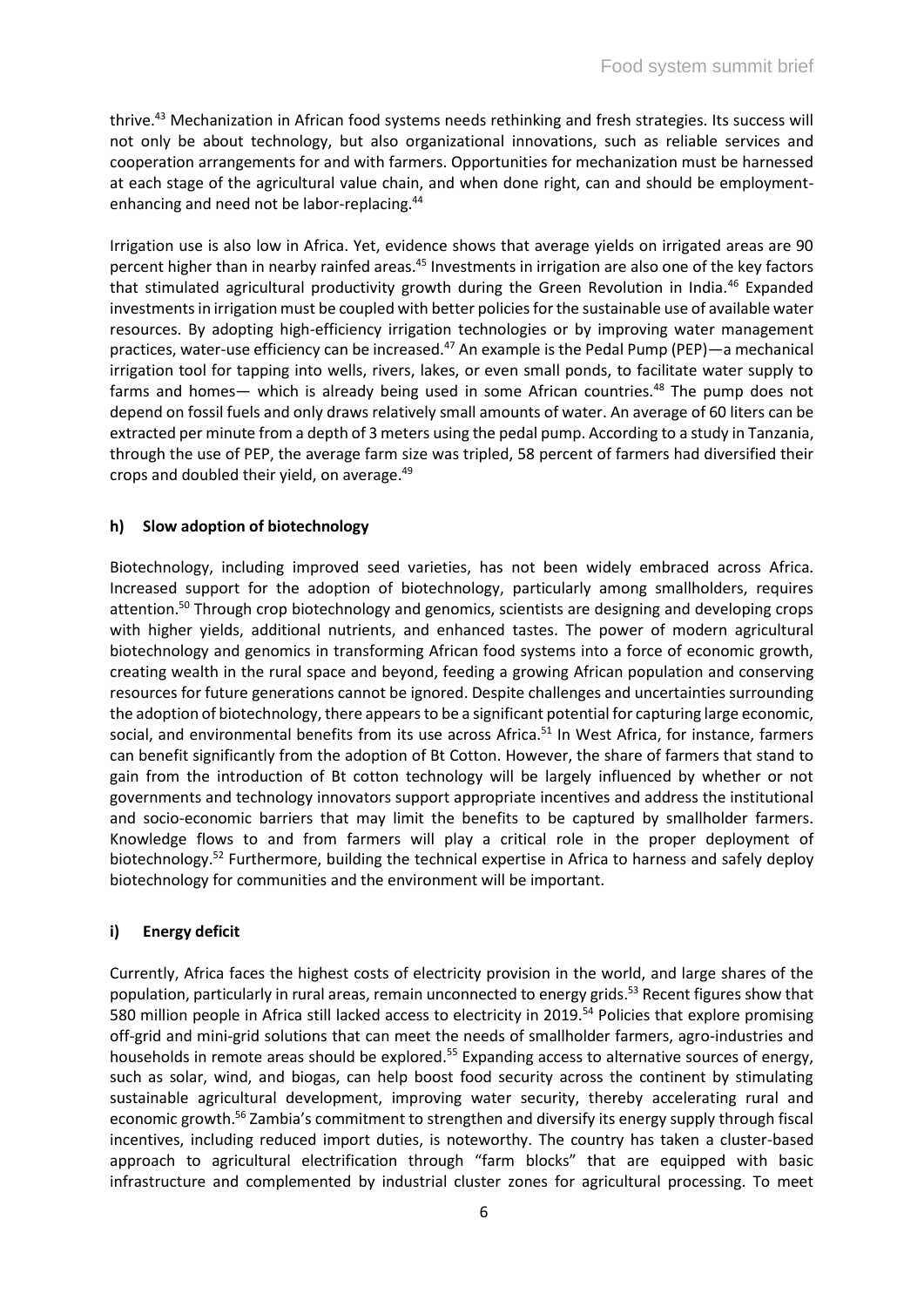increased energy demand and connect rural areas to electricity, the government seeks to expand electrification using a combination of grid extension and off-grid solutions.<sup>57</sup>

# 4. Policy options for sustainable transformation of African food systems

This brief has discussed some of the main drivers behind food system transformation in Africa including sustained economic recovery and rising incomes, rapid urbanization, steady population growth, deepening globalization, and digitalization. Based on this, actionable interventions are being proposed below to address the challenges that African food systems face and to harness the opportunities to accelerate food systems transformation and overall progress on the implementation of the SDGs and the African Union Agenda 2063.

The brief emphasizes the importance of evidence based-policies that understand and harness the synergies and trade-offs between food, health, water, energy, and ecosystems, that provide alternative solutions for agricultural extension and advisory services and promote organizational innovations at production, industry, and downstream levels of supply chains that are lean, agile, resilient, and green.

Comprehensive and differentiated policy reforms for integrated food systems across Africa as well as improvements in governance and management for better outcomes are critical.

#### *#1 Leveraging African research and science*

Food systems transformation is a relatively new concept. As such, investment in research and development for the transformation of food systems in Africa needs to be significantly increased. One option is to *develop an African funding base to support supranational research activities*.

Think tanks and research institutions need to be considered public goods that foster continued dialogue and supply of innovative approaches and solutions to the challenges that the food systems face. Crucially, African research institutions need to be equipped to support governments in developing their own evidence-based policy priorities and science, technology, and innovations for food systems transformation, coupled with scalable solutions. This ought to occur in tandem with continued exchange and constructive dialogue with other regions in the world to improve public policy. The need for permanent dialogue and exchanges calls for the *creation of policy labs that allow for innovation and experimentation and learning from past failures*.

#### *#2 Harnessing new technologies*

The use of modern technologies, such as improved seeds, irrigation, and mechanization technologies, breeding techniques, and digital services have significant potential in contributing to increased agricultural productivity and food systems transformation, but their uptake in Africa still lags behind that of other regions.

Increased support for the adoption of biotechnology – for example, Bt cotton - particularly among smallholder farmers needs to be on top of governments' agendas. For example, through crop biotechnology and genomics, scientists are *designing and developing climate-smart crops with higher yields, additional nutrients, and enhanced taste that are also drought and heat resistant*. Knowledge flows to and from farmers will play a critical role in the effective and sustainable deployment of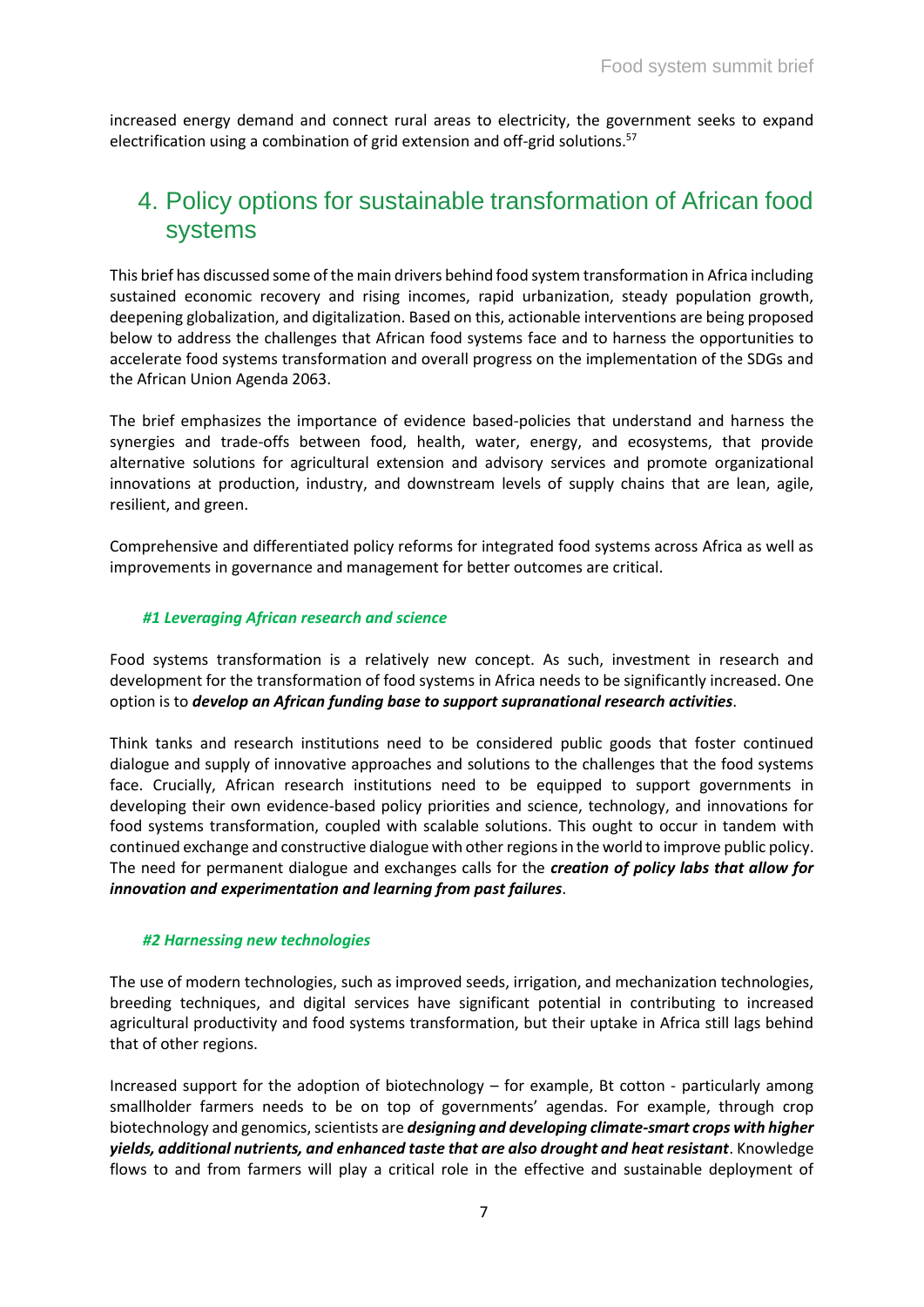biotechnology. Connecting farmers to information and communication technology (ICTs) will play a crucial role in this.

Hence, the digitalization of the agriculture sector needs to be placed at the core of national agricultural growth and transformation agendas to harness its cross-cutting innovative strength. Key benefits of digitalization include greater access to information and services, including finance and links to markets. At its simplest, ICTs enable farmers to digitize farm operations: farm management applications can give farmers an overview of their farm processes at the touch of a button, and expedite decisionmaking as a result. At the other end of the scale, more complex technologies and platforms are redefining how stakeholders along the value chain and across public, private, and civil society sectors work together to transform the whole sector. For example, the use of the internet of things (IoT) can automate the generation of large amounts of data, thereby enabling easier and faster analysis of matters such as land degradation, drought, and infrastructure utilization and improve the design of effective policies.<sup>58</sup>

By developing national digital agriculture strategies along with required public investments, governments can set out solid long-term visions for the design, development, and use of new technologies along the agriculture value chain.

Digital innovation hubs create the innovation ecosystem that is needed to spur the digital transformation of the agriculture sector, while providing opportunities and support for young people in the development of locally suitable technologies and digital solutions. *More investment and support need to be provided to create more innovation hubs across the continent* that are dedicated to developing solutions focused on food system transformation.<sup>59</sup>

To ensure digital applications and services meet quality standards, *research centers can play an active role in the evaluation and impact assessment of specific technologies and e-services in rural areas*. This would allow governments and the private sector to bring to scale those programs and interventions that are proven impactful and beneficial to rural communities. Quality control and standard-setting of new technologies, digital tools, and services require the attention of business associations and governments.

#### *#3 Strengthening training and education*

The persistent gap between skills and available jobs also explains why Africa's youth often resort to employment in the informal rather than the formal sector. Without increased attention to and *investment in strong vocational training and skill development at scale.* African governments will be unable to harness the opportunities of their youth dividend.

In Morocco, strengthening technical education and vocational training is a key element of the Plan Maroc Vert. A network of 52 institutions with 24 different curricula has been set up across the country to improve the uptake and efficiency of agribusinesses. Furthermore, eight secondary schools prepare young people for the baccalaureate degree in agricultural sciences as well as 30 middle schools in rural areas dedicated to training young people in agricultural technology. All agricultural vocational training institutions provide apprenticeships to improve the employability of rural youth who are not in school, but have basic literacy skills. Each year, 10,000 young people receive training in 20 professions.<sup>60</sup>

In Egypt, partnerships between universities and the private sector gained interest and support from the government to develop programs that reduce the gap between market needs and the capacities and skills of graduates. Consequently, Egyptian Universities have started to promote training on entrepreneurship, critical thinking, and communication skills among students through introducing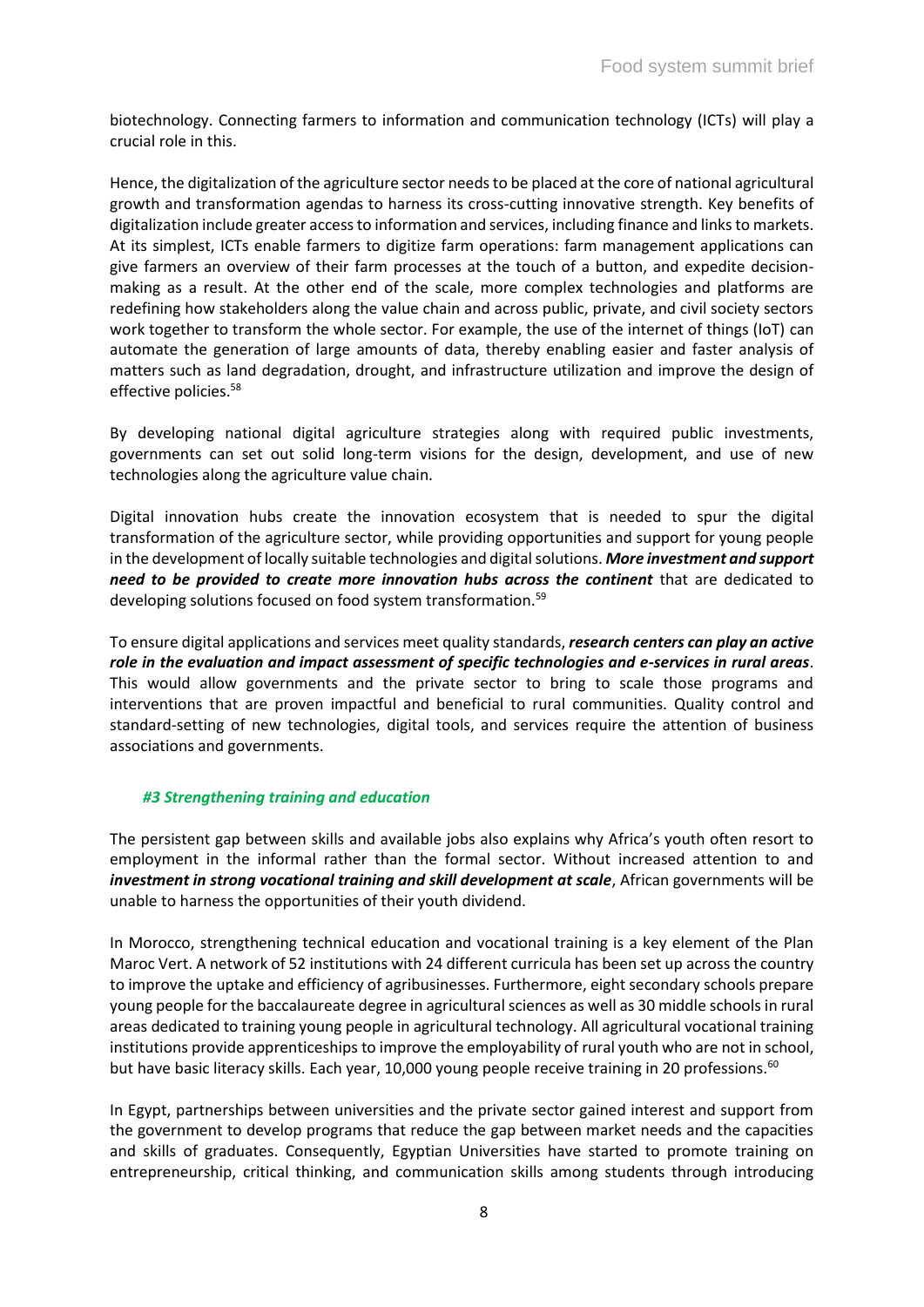related courses in the curricula. Furthermore, incubators were set up at universities to support graduates to establish their business start-ups. A total of 21 faculties of agriculture and one higher education institute for agricultural cooperatives, as well as a national center for agricultural research, are spread across the country to produce professionals in agribusiness and production engineers. At the high school, technical training for agriculture is the fourth largest with a growth of 15 percent over  $2016 - 2020$ .

Moreover, without new skills and transdisciplinary knowledge, traditional and informal education, and training, systems will not adequately spur development for a sustainable transformation of Africa's food systems at scale. For example, at present, only 2 percent of students in Africa are enrolled in agricultural programs at universities, compared with 26 percent who study humanities. At the secondary school level, agriculture or nutrition has been introduced as a compulsory or optional subject in some countries. However, in most countries, agriculture- and nutrition-related training does not feature in the schools' syllabus, and where it does, a strong focus is placed on agricultural production. Other important post-production aspects are not included, and neither are the technical skills needed for animal breeding, machine handling, and repair, or agripreneurship, leading to a roadblock in the growth and expansion of food sector-related industries, especially in rural areas. Moreover, the concept of food systems needs to be integrated into teaching and curricula to equip future professionals with the necessary knowledge and deep understanding of the interconnectedness of different disciplines. In addition, training needs to be provided to broaden the understanding of the concept amongst researchers and scientists already working on one aspect of the food system. Future research grants can shape this by funding research in this field.

#### *#4 Upgrading interventions to catalyze the benefits of the processing sector*

Rapid urbanization across Africa is driving demand for processed, ready-to-cook, or eat foods – in fact, African food markets are expected to grow sixfold by 2025, with most of the expansion being driven by urban demand for processed staples. Through novel processing techniques, losses at the postharvest stage can be reduced, food safety standards improved and demand for nutritious foods unlocked, including demand for indigenous crops that are otherwise at times difficult to process and domesticate. New technologies, if adapted to local contexts and needs, can result in increased farm incomes, improved livelihoods for smallholder farmers, and new employment opportunities, particularly for women, who continue to dominate the informal food processing and trading sectors.

Governments must prioritize new technologies and the provision of infrastructure along the entire food value chain. This requires substantial investments in the design and development of technologies that improve the quantity and quality of food. Going hand in hand with the necessary skill development, more emphasis should be placed on post-harvest and in particular processing technologies that help increase the commercialization of farmers' production by adding value to crops while improving nutrition outcomes and making foods more convenient but nutritious. This initially requires a supportive fiscal regime in which sales taxes are low and barriers, such as import duties on technologies, spare parts, and raw materials for local manufacturing, are minimized.

Within the context of integrated approaches, new technologies have the potential to facilitate the commercialization and increase the consumption of neglected yet nutritious crops (such as Canarium Indicum nuts, Marama, and Bambara). Although some of these crops are nutritious and drought resistant with the ability to produce a reasonable crop even when grown in poor soils, they are not

iCAPMAS report on student enrollment in 5 years, 2020.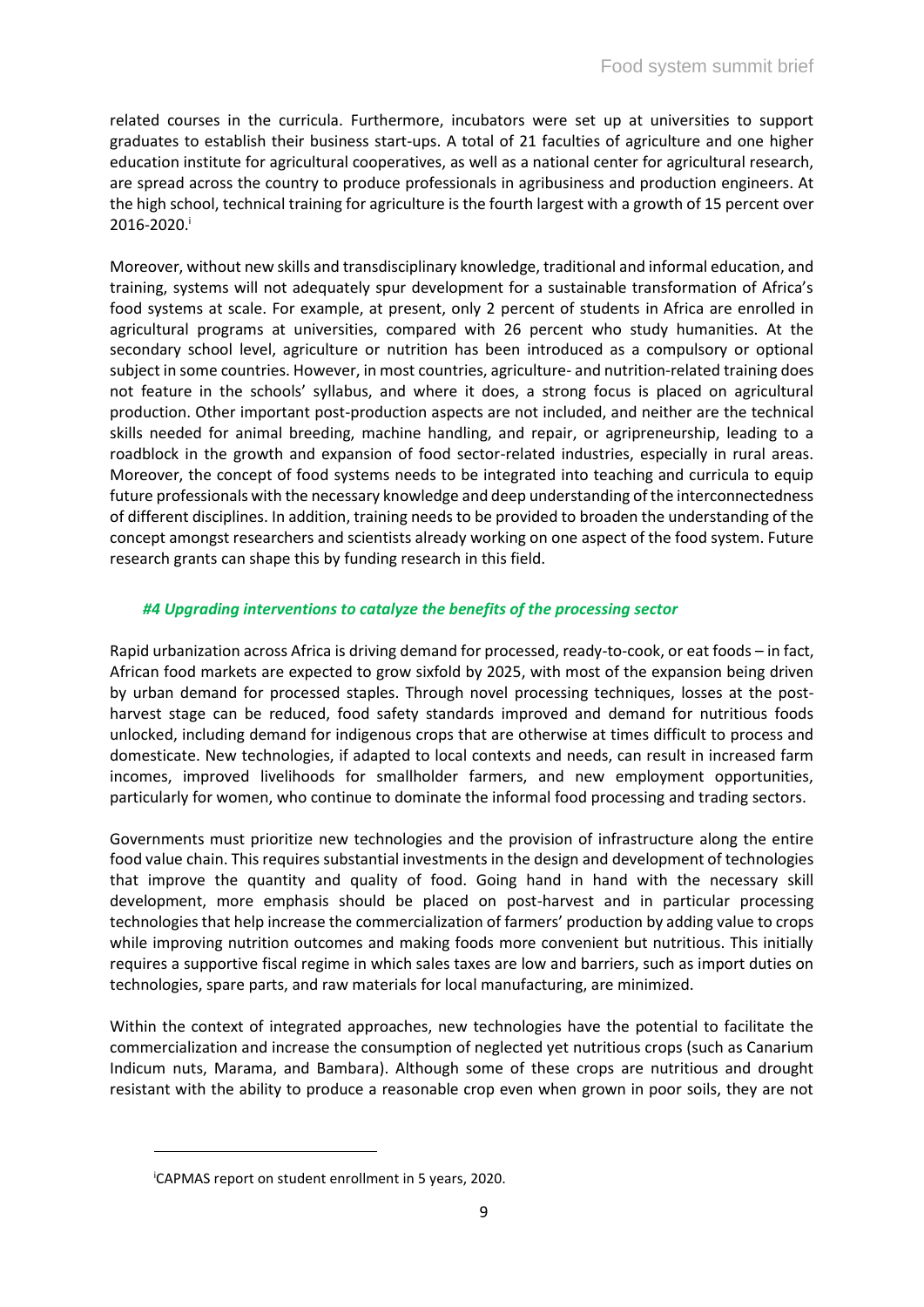often produced in sufficient amounts. As many of these crops are harvested by hand, post-harvest losses remain substantial. Moreover, the manual processing of crops is very time-consuming.

#### *#5 Capacity strengthening of institutions and mutual accountability*

Governments must be held accountable for their commitments to invest in integrated approaches and food systems transformation. Critical for this remain mutual accountability country processes, including the CAADP biennial reviews and the agriculture joint sector reviews. Mutual accountability will be crucial for improved policies and better outcomes on food system transformation and ensure that policies respond to the needs of all stakeholders, including the vulnerable and marginalized.

To deliver on the ambitions and targets set out under the African Union Agenda 2063, CAADP and the SDGs, capacities for implementation, monitoring, and evaluation need to be strengthened. Poor institutional capacity has been identified as one of the major barriers to the successful implementation of the Programme. Countries will, therefore, need to invest more in building the requisite capacities to transform agriculture and food systems and commit to inclusive, technically rigorous, and comprehensive mutual accountability processes. The biennial review and the joint sector reviews hereby constitute best practice approaches that could be built upon to encompass all elements of a food systems transformation

## References

- <sup>1</sup> Tschirley, D.; Haggblade, S.; Reardon, T. Africa's emerging food system transformation. In Global Center for Food Systems Innovation. White Paper. East Lansing, MI: Michigan State University[. https://doi.org/10.1016/j.gfs.2019.04.009](https://doi.org/10.1016/j.gfs.2019.04.009)
- <sup>2</sup> Badiane, Ousmane; Collins, Julia; and Ulimwengu, John M. 2020. The past, present and future of agriculture policy in Africa. In 2020 Annual trends and outlook report: Sustaining Africa's agrifood system transformation: The role of public policies. Resnick, Danielle; Diao, Xinshen; and Tadesse, Getaw (Eds). Chapter 2, Pp. 9-25. Washington, DC, and Kigali: International Food Policy Research Institute (IFPRI) and AKADEMIYA2063. https://doi.org/10.2499/9780896293946\_02.
- <sup>3</sup> Badiane, Ousmane; Diao, Xinshen; and Jayne, Thomas. 2021. Africa's unfolding agricultural transformation. In Agricultural development: New perspectives in a changing world, eds. Keijiro Otsuka and Shenggen Fan. Part Two: Regional Issues in Agricultural Development, Chapter 5, Pp. 153-192. Washington, DC: International Food Policy Research Institute (IFPRI). https://doi.org/10.2499/9780896293830\_05.
- <sup>4</sup> African Development Bank (AfDB). 2011. The Middle of the Pyramid: Dynamics of the Middle Class in Africa. Market Brief, April 20.Tunis.
- <sup>5</sup> Food and Agriculture Organization of the United Nations (FAO),.2019. Africa Sustainable Livestock 2050 Livestock sector development in Asia and sub-Saharan Africa – A framework for comparative analysis. Rome.
- 6 (FAO). 2019. Africa Sustainable Livestock 2050 Livestock sector development in Asia and sub-Saharan Africa: A framework for comparative analysis. Rome.
- <sup>7</sup> Malabo Montpellier Panel (2020). Meat, Milk and More: Policy Innovations to Shepherd Inclusive and Sustainable Livestock Systems in Africa. Dakar, Senegal: International Food Policy Research Institute/ AKADEMIYA2063. https://doi.org/10.2499/9780896293861.
- <sup>8</sup> Latino, Lucia, Rita; Pica-Ciamarra, Ugo; and Wisser, Dominik. 2020. Africa: The livestock revolution urbanizes. *Global food security*,*26*, 100399. https://doi.org/10.1016/j.gfs.2020.100399.
- <sup>9</sup> FAO, IFAD, UNICEF, WFP and WHO. 2020. *The State of Food Security and Nutrition in the World 2020. Transforming food systems for affordable healthy diets*. Rome, FAO.
- <sup>10</sup> Béné, Christophe; Prager, Steven D.; Achicanoy, Harold A. E.; Toro, Patricia Alvarez; Lamotte, Lea; et al. 2019. Understanding food systems drivers: A critical review of the literature.
- <sup>11</sup> United Nations, Department of Economic and Social Affairs, Population Division (UN DESA). 2019. World Population Prospects 2019: Highlights. New York: United Nations. https://population.un.org/wpp/Publications/Files/WPP2019\_Highlights.pdf.
- <sup>12</sup> Bouët, Antoine, Odjo, Sunday Pierre, and Zaki, Chahir, eds. 2020. Africa Agriculture Trade Monitor 2020. Washington, DC: International Food Policy Research Institute (IFPRI). https://www.resakss.org/sites/default/files/AATM-Report-2020-final-1009.pdf.
- <sup>13</sup> International Fund for Agricultural Development. 2019. Creating Opportunities for Rural Youth, 2019 Rural Development Report. International Fund for Agricultural Development/United Nations Environmental Programme, Rome.
- <sup>14</sup> Allen, Thomas. 2015. Changing demographics pulling up agriculture. GREAT insights Magazine, Volume 4, Issue 4. June/July 2015. https://ecdpm.org/great-insights/territorial-development-2/changing-demographics-pulling-up-agriculture/.
- <sup>15</sup> Badiane, Ousmane; Diao, Xinshen; and Jayne, Thomas. 2021. Africa's unfolding agricultural transformation.
- <sup>16</sup> Conway, Gordon; Badiane, Ousmane; and Glatzel, Katrin. 2019. Food for all in Africa: Sustainable intensification for African farmers. Ithaca, NY: Cornell University Press.
- $17$  Ibid.
- <sup>18</sup> Ibid.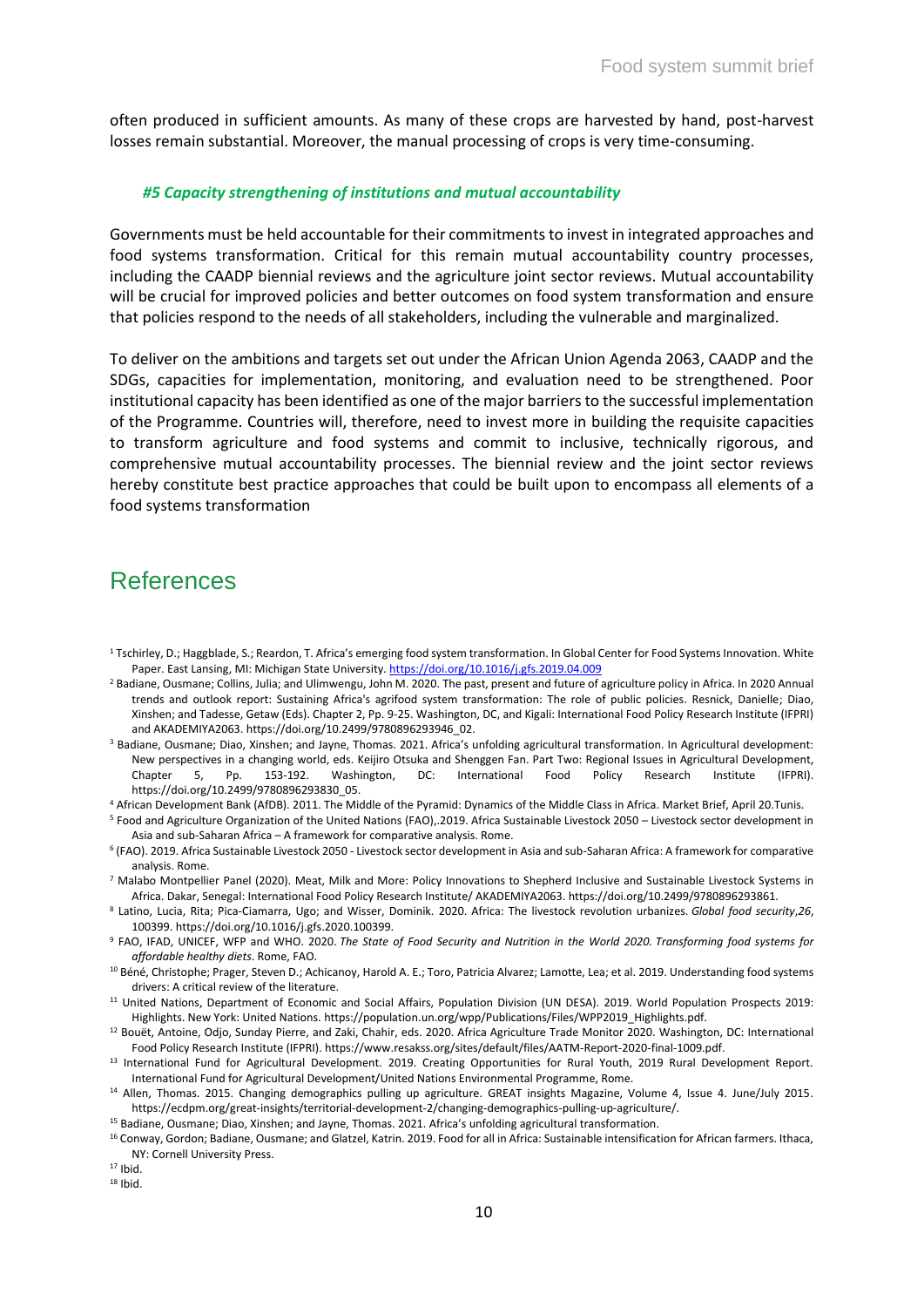- <sup>19</sup> Ziraba, A.K., Fotso, J.C. & Ochako, R. 2009. Overweight and obesity in urban Africa: A problem of the rich or the poor?. *BMC Public Health* 9**,** 465. https://doi.org/10.1186/1471-2458-9-465.
- <sup>20</sup> Reardon, Thomas; Tschirley, David; Liverpool-Tasie, Lenis Saweda O.; Awokuse, Titus; Fanzo, Jessica; Minten, Bart; Vos, Rob; et al. 2021. The processed food revolution in African food systems and the double burden of malnutrition. Global Food Security 28(March 2021): 100466. https://doi.org/10.1016/j.gfs.2020.100466.
- <sup>21</sup> Gouda HN, Charlson F, Sorsdahl K, Ahmadzada S, Ferrari AJ, Erskine H, Leung J, Santamauro D, Lund C, Aminde LN, Mayosi BM, Kengne AP, Harris M, Achoki T, Wiysonge CS, Stein DJ, Whiteford H. Burden of non-communicable diseases in sub-Saharan Africa, 1990-2017: results from the Global Burden of Disease Study 2017. Lancet Glob Health. 2019 Oct;7(10):e1375-e1387. doi: 10.1016/S2214-109X(19)30374-2. PMID: 31537368.
- <sup>22</sup> Hawkes, Corinna; Harris, Jody; and Gillespie, Stuart. 2017. Changing diets: Urbanization and the nutrition transition. In 2017 Global Food Policy Report. Chapter 4. Pp 34-41. Washington, DC: International Food Policy Research Institute (IFPRI). https://doi.org/10.2499/9780896292529\_04.

 $23$  Ibid.

- <sup>24</sup> Badiane, Ousmane; Diao, Xinshen; and Jayne, Thomas. 2021.
- <sup>25</sup> Béné, Christophe; Prager, Steven D.; Achicanoy, Harold A. E.; Toro, Patricia Alvarez; Lamotte, Lea; et al. 2019. Understanding food systems drivers: A critical review of the literature.
- <sup>26</sup> Hawkes, Corinna; Harris, Jody; and Gillespie, Stuart. 2017. Changing diets: Urbanization and the nutrition transition.
- <sup>27</sup> World Bank. 2019. Future of Food: Harnessing Digital Technologies to Improve Food System Outcomes. Washington, DC. https://openknowledge.worldbank.org/handle/10986/31565.
- <sup>28</sup> Malabo Montpellier Panel. 2019. Byte by byte: Policy innovation for transforming Africa's food system with digital technologies. Dakar, Senegal: International Food Policy Research Institute (IFPRI); Center for Development Research University of Bonn (ZEF); and Imperial College London. https://doi.org/10.2499/9780896296848.
- <sup>29</sup> Badiane, Ousmane; Diao, Xinshen; and Jayne, Thomas. 2021.
- <sup>30</sup> Malabo Montpellier Panel. 2019.
- 31 Pereira, L. Climate change impacts on agriculture across Africa. In Oxford Research Encyclopedia of
- Environmental Science; Oxford University Press: New York, NY, USA, 2017[. https://doi.org/10.1093/acrefore/9780199389414.013.292.](https://doi.org/10.1093/acrefore/9780199389414.013.292)
- 32 Wiebe, Keith D.; Sulser, Timothy B.; Mason-D'Croz, Daniel; and Rosegrant, Mark W. 2017. The effects of climate change on agriculture and food security in Africa. In A thriving agricultural sector in a changing climate: Meeting Malabo Declaration goals through climate-smart agriculture, eds. Alessandro De Pinto and John M. Ulimwengu. Chapter 2, pp. 5-21. Washington, D.C.: International Food Policy Research Institute (IFPRI). http://dx.doi.org/10.2499/9780896292949\_02.
- <sup>33</sup> Wiebe, Keith D.; Sulser, Timothy B.; Mason-D'Croz, Daniel; and Rosegrant, Mark W. 2017.
- 34 Nkonya, Ephraim M.; and Koo, Jawoo. 2017. The unholy cross: Profitability and adoption of climate-smart agriculture practices in Africa south of the Sahara. In A thriving agricultural sector in a changing climate: Meeting Malabo Declaration goals through climate-smart agriculture, eds. Alessandro De Pinto and John M. Ulimwengu. Chapter 8, pp. 103-113. Washington, D.C.: International Food Policy Research Institute (IFPRI). http://dx.doi.org/10.2499/9780896292949\_08.
- 35 Conway, G., Badiane, O., & Glatzel, K. (2019). Food for All in Africa: Sustainable Intensification for African Farmers. Ithaca; London: Cornell University Press. http://www.jstor.org/stable/10.7591/j.ctvfc533r.
- <sup>36</sup> Wiebe, Keith D.; Sulser, Timothy B.; Mason-D'Croz, Daniel; and Rosegrant, Mark W. 2017.
- 37 Dalin, C., & Outhwaite, C. L. (2019). Impacts of global food systems on biodiversity and water: the vision of two reports and future aims. One Earth, 1(3), 298-302[. https://doi.org/10.1016/j.oneear.2019.10.016](https://doi.org/10.1016/j.oneear.2019.10.016)
- 38 Bindraban, P.S., van der Velde, M., Ye, L., Van den Berg, M., Materechera, S., Kiba, D.I., Tamene, L., Ragnarsdóttir, K.V., Jongschaap, R., Hoogmoed, M., Hoogmoed, W., 2012. Assessing the impact of soil degradation on food production. Curr. Opin. Environ. Sustain. 4 (5), 478–488.
- <sup>39</sup> Chappell, M.J., LaValle, L.A., 2011. Food security and biodiversity: can we have both? An agroecological analysis. Agric. Hum. Val. 28 (1), 3-26.
- <sup>40</sup> UNEP, 2016. Food Systems and Natural Resources. A Report of the Working Group on Food Systems of the International Resource Panel. H. Westhoek, J. Ingram, S. Van Berkum, L. Özay & M. Hajer. Nairobi.
- <sup>41</sup> Sheahan, Megan. and Barrett, Christopher. B. 2017. Ten Striking Facts about Agricultural Input Use in Sub-Saharan Africa. *Food Policy*, 67: 12–25[. https://doi.org/10.1016/j.foodpol.2016.09.010](https://doi.org/10.1016/j.foodpol.2016.09.010)
- <sup>42</sup> Malabo Montpellier Panel. 2018. Mechanized: Transforming Africa's agriculture value chains. Dakar, Senegal: International Food Policy Research Institute (IFPRI) and Malabo Montpellier Panel. http://ebrary.ifpri.org/cdm/ref/collection/p15738coll2/id/132766.
- 43 Badiane, Ousmane; Diao, Xinshen; and Jayne, Thomas. 2021. Africa's unfolding agricultural transformation. In Agricultural development: New perspectives in a changing world, eds. Keijiro Otsuka and Shenggen Fan. Part Two: Regional Issues in Agricultural Development, Chapter 5, Pp. 153-192. Washington, DC: International Food Policy Research Institute (IFPRI). https://doi.org/10.2499/9780896293830\_05.
- <sup>44</sup> Malabo Montpellier Panel. 2018.
- <sup>45</sup> Sheahan, Megan and Barrett, Christopher. B. 2017. Ten Striking Facts about Agricultural Input Use in Sub-Saharan Africa. *Food Policy*, 67: 12–25[. https://doi.org/10.1016/j.foodpol.2016.09.010](https://doi.org/10.1016/j.foodpol.2016.09.010)
- <sup>46</sup> Sheahan, Megan and Barrett, Christopher. B. 2017. Ten Striking Facts about Agricultural Input Use in Sub-Saharan Africa.
- <sup>47</sup> Ringler, Claudia. 2017. Investments in irrigation for global food security. Washington, D.C.: International Food Policy Research Institute (IFPRI). https://doi.org/10.2499/9780896292543.
- <sup>48</sup> Malabo Montpellier Panel. 2018.
- <sup>49</sup> Malabo Montpellier Panel. 2018. Water-Wise: Smart irrigation strategies for Africa. Dakar, Senegal: International Food Policy Research Institute (IFPRI) and Malabo Montpellier Panel. [https://www.mamopanel.org/media/uploads/files/Water-](https://www.mamopanel.org/media/uploads/files/Water-Wise_Smart_Irrigation_Strategies_for_Africa.pdf)Wise Smart Irrigation Strategies for Africa.pdf
- <sup>50</sup> Machuka J. Agricultural biotechnology for Africa. African scientists and farmers must feed their own people. Plant Physiol. 2001 May;126(1):16-9. https://doi.org/10.1104/pp.126.1.16. PMID: 11351064; PMCID: PMC1540100.
- <sup>51</sup> C. Peter Timmer, Biotechnology and Food Systems in Developing Countries, *The Journal of Nutrition*, Volume 133, Issue 11, November 2003, Pages 3319–3322, [https://doi.org/10.1093/jn/133.11.3319.](https://doi.org/10.1093/jn/133.11.3319)
- Adoption of Insect Resistant (Bt) Cotton in West Africa. IFPRI Disc**us**sion Paper 00718. Washington, D.C.: International Food Policy 52 Falck-Zepeda, Jose & Horna, Daniela & Smale, Melinda. 2007. The Economic Impact and the Distribution of Benefits and Risk from the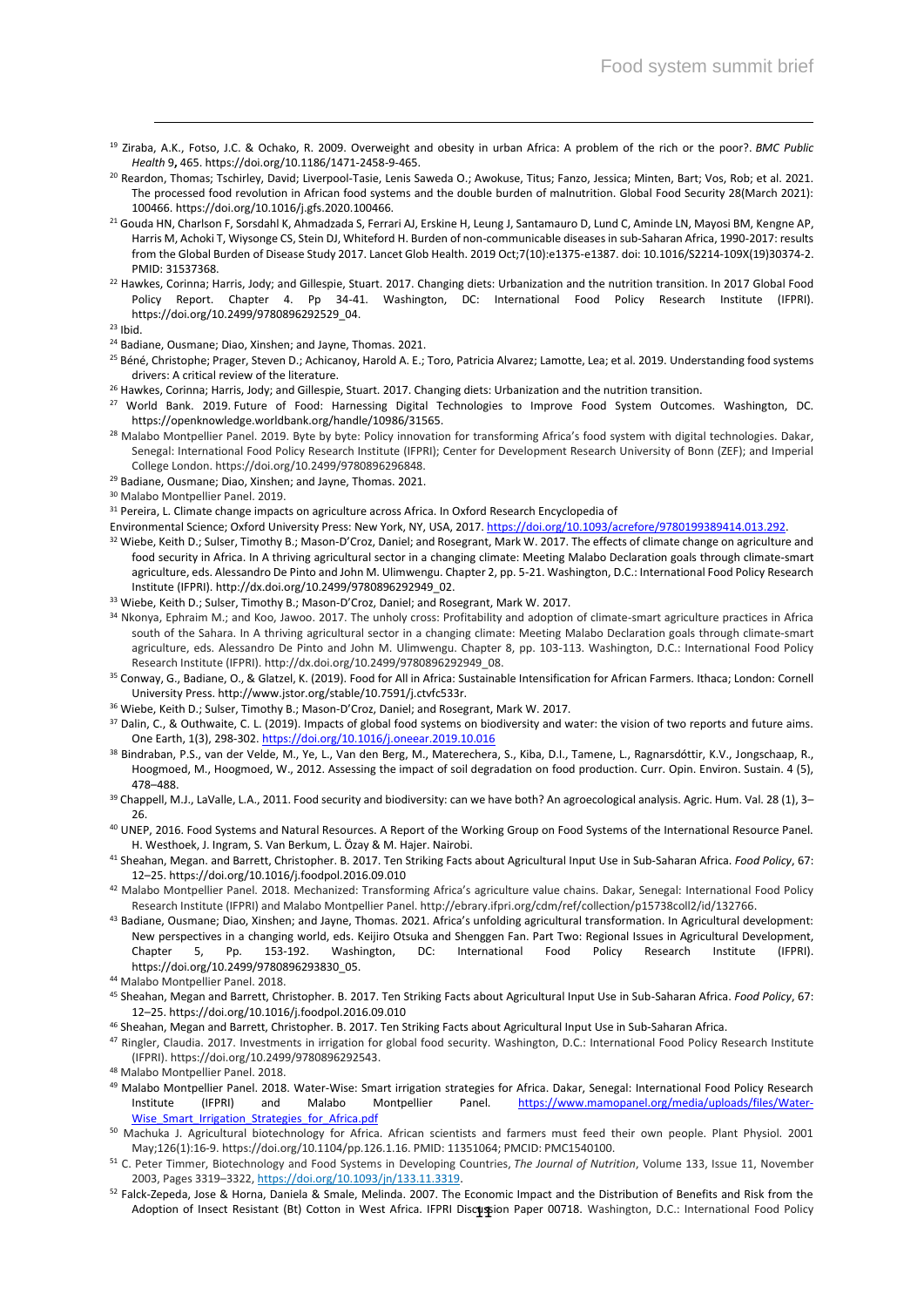Research Institute (IFPRI). https://www.ifpri.org/publication/economic-impact-and-distribution-benefits-and-risk-adoption-insectresistant-bt-cotton.

- <sup>54</sup> Ringler, C. and W. Brent. 2020. Why the G20 needs to focus on energizing food systems in Africa. https://www.ifpri.org/blog/why-g20 needs-focus-energizing-food-systems-africa.
- <sup>55</sup> Badiane, Ousmane; Collins, Julia; and Ulimwengu, John M. 2020.

- <sup>57</sup> Malabo Montpellier Panel. 2019. Energized: Policy innovation to power the transformation of Africa's agriculture and food system. Dakar, Senegal: International Food Policy Research Institute (IFPRI).<https://doi.org/10.2499/p15738coll2.133506>
- 58 Malabo Montpellier Panel (2019). Byte by Byte: Policy Innovation for Transforming Africa's Food System with Digital Technologies, Dakar. June 2019.

<sup>59</sup> Ibid.

<sup>60</sup> Agency for Agricultural Development. 2015. Investor's Guide in the Agricultural Sector in Morocco. Ministry of Agriculture, Fisheries, Rural Development, Water and Forests of Morocco. Rabat, Morocco. http://www.agriculture.gov.ma/sites/default/files/investors\_guide\_in\_the\_ agricultural\_sector\_in\_morocco.pdf

<sup>53</sup> Badiane, Ousmane; Collins, Julia; and Ulimwengu, John M. 2020.

<sup>56</sup> Ringler, C. and W. Brent. 2020.